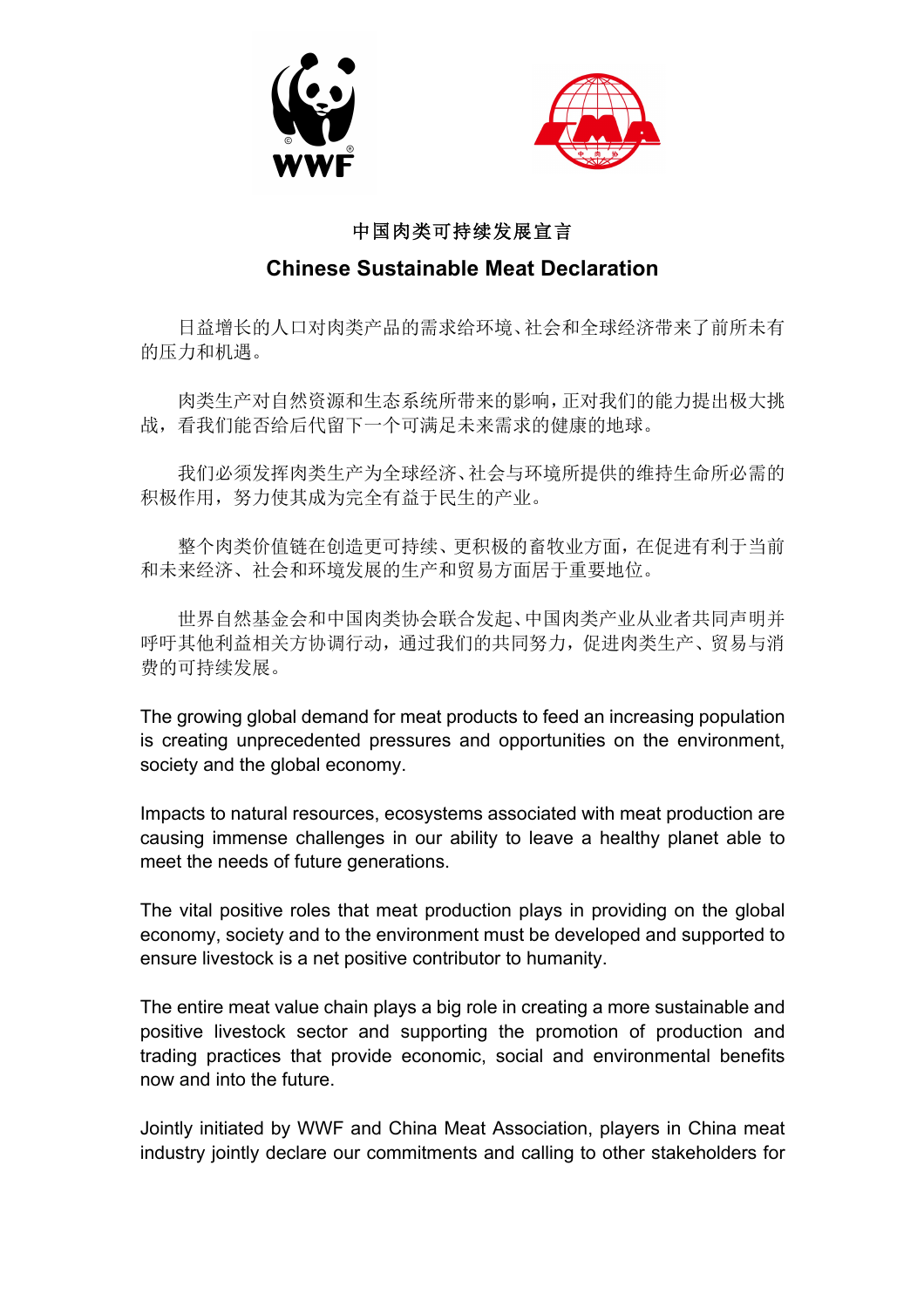



concerted efforts towards promoting sustainable meat production, trade and consumption..

我仅代表 声明,并在此郑重签名,公开承诺从社会、经济、 环境等方面综合考虑,进一步全面促进肉类产业的可持续发展,并实施如下行动: On behalf of , we commit to and sign on promoting sustainable meat with integrated efforts in social, economic, environmental dimensions through taking the following actions:

- 1、在畜牧养殖和饲料价值链中,加强对资源和环境的保护,包括不断避免土壤 退化、毁林与自然植被破坏等问题; Continuously move to conserve nature and resources by avoiding land degradation, deforestation and conversion of natural vegetation in the livestock production and feed value chains.
- 2、在畜牧业、肉类生产和贸易中,不断避免和剔除非法的行为 Continuously avoid and eliminate illegality during animal husbandry, meat production and trade.
- 3、持续提高包含水、能源,土地等在内的资源利用效率,提高肉类产品使用价 值与利用率,并减少温室气体与污染排放等负面效应; Continuously increase resource efficiency including water, energy and land, increase product value and utilization, and reduce negative impacts such as GHG emissions and pollution.
- 4、持续提高肉类产品的供应链管理过程的透明度和可追溯性; Continuously improve traceability and transparency in supply chain management.
- 5、持续提高肉类产品供应链中小企业、小农户的权益保障水平; Continuously improve assurance of rights and benefits for small & medium companies and smallholders in the supply chain of meat products.
- 6、在畜禽养殖、运输和屠宰过程中不断改善动物福利; Continuously improve animal welfare throughout livestock production, transportation and slaughtering.